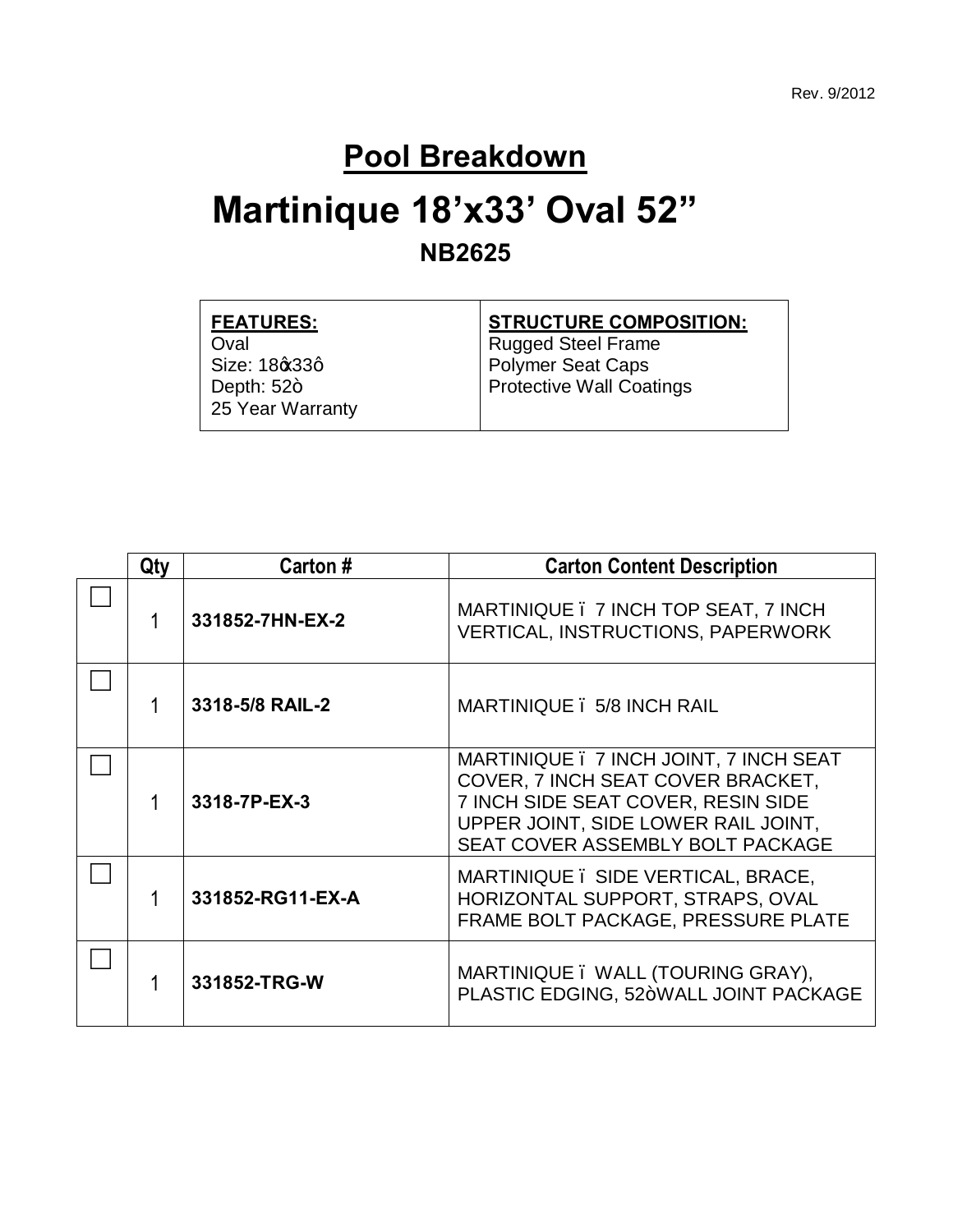#### **Carton Breakdown**

### **Martinique 18'x33' Oval 52" NB2625**

|                               | Key#           | Qty | Item#                         | Mfg Part# | <b>Part Description</b>                                          |
|-------------------------------|----------------|-----|-------------------------------|-----------|------------------------------------------------------------------|
| FRAME CARTON #331852-7HN-EX-2 |                |     |                               |           |                                                                  |
|                               | 1              | 18  | <b>NBP1050</b>                | 1174EX    | 7in Top Seat L=1444mm (56-7/8+) 15ft                             |
|                               | $\overline{2}$ | 12  | <b>NBP1053</b>                | 2374EX    | 7in Vertical (52+High)                                           |
|                               | $---$          | 1   |                               | 0022      | Warranty                                                         |
|                               | ---            | 1   |                               | 0023      | <b>Safety Decals</b>                                             |
|                               | ---            | 1   |                               | 0024      | Parts List + Frame Instruction                                   |
|                               | ---            | 1   |                               | 0025      | <b>Safety Booklet</b>                                            |
|                               |                |     |                               |           |                                                                  |
|                               |                |     | FRAME CARTON #3318-5/8 RAIL-2 |           |                                                                  |
|                               | 3              | 36  | <b>NBP1055</b>                | 1618      | 5/8in Rail L=1431mm (56-3/8+)                                    |
|                               |                |     |                               |           |                                                                  |
|                               |                |     | FRAME CARTON #3318-7P-EX-3    |           |                                                                  |
|                               | 4              | 12  | <b>NBP1061</b>                | 2176      | 7in Resin Joint - Upper                                          |
|                               | 5              | 12  | <b>NBP1062</b>                | 2276      | 7in Resin Joint - Lower                                          |
|                               | 6              | 12  | <b>NBP1064</b>                | 2475EX    | <b>7in Seat Cover - Inside</b>                                   |
|                               | $\overline{7}$ | 12  | <b>NBP1065</b>                | 2476EX    | <b>7in Seat Cover - Outside</b>                                  |
|                               | 13             | 6   | <b>NBP1066</b>                | 3472EX    | <b>7in Side Seat Cover</b>                                       |
|                               | 16             | 6   | <b>NBP1070</b>                | 3234      | 5/8in Side Lower Rail Joint                                      |
|                               | 19             | 6   | <b>NBP1004</b>                | 3177      | Resin Side Upper Joint                                           |
|                               |                |     |                               |           | Seat Cover Assembly Bolt Package (Part # 0341 / Order # NBP1111) |
|                               | 8              | 192 | <b>NBP1111</b>                | 0341      | #12 Sheet Metal Screw                                            |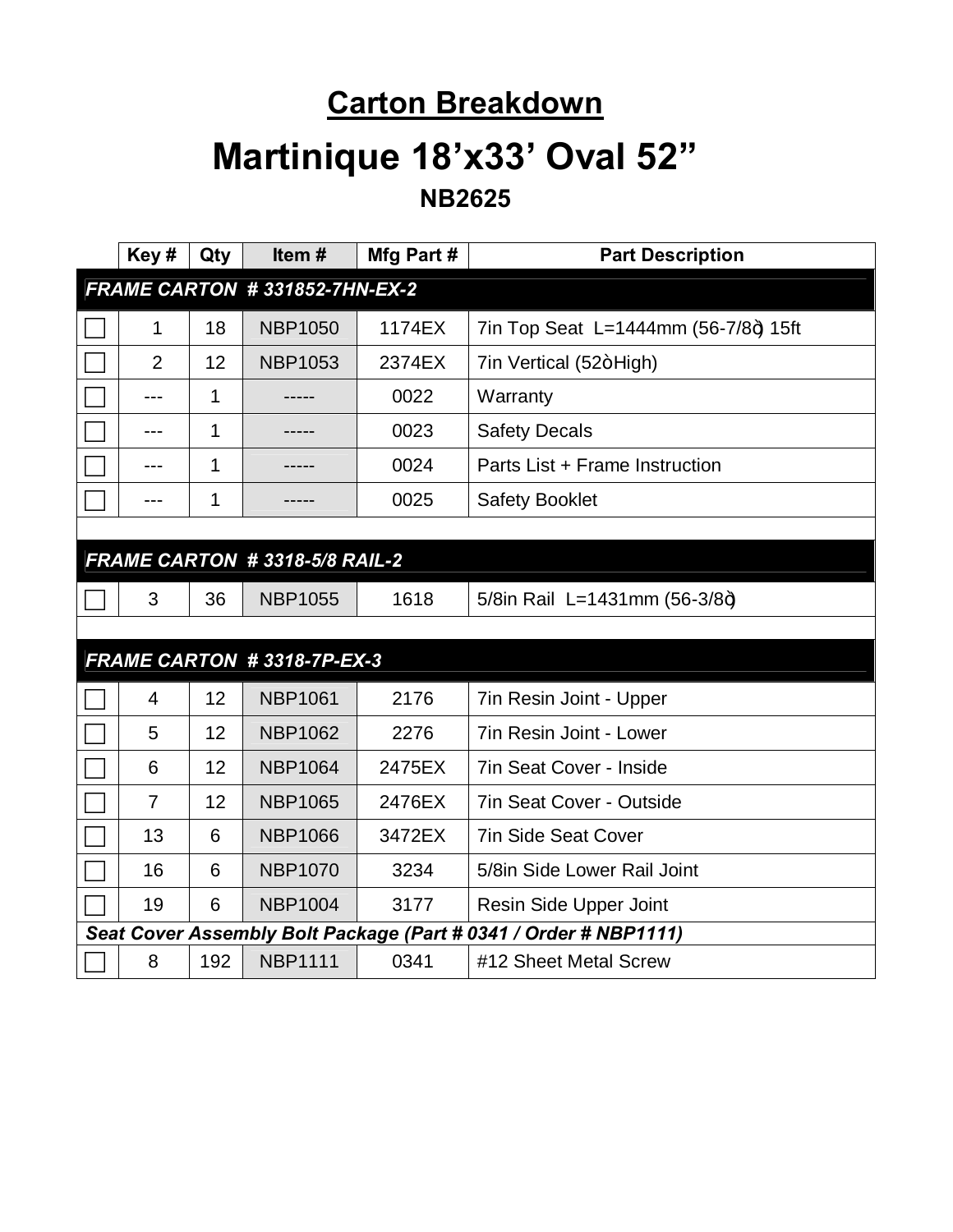# **Carton Breakdown Martinique 18'x33' Oval 52" NB2625**

| Key#                                                        | Qty | Item#                          | Mfg Part # | <b>Part Description</b>                                              |
|-------------------------------------------------------------|-----|--------------------------------|------------|----------------------------------------------------------------------|
|                                                             |     | FRAME CARTON #331852-RG11-EX-A |            |                                                                      |
| 12                                                          | 6   | <b>NBP1006</b>                 | 3314       | Side Vertical 52+Wall                                                |
| 14                                                          | 6   | <b>NBP1209</b>                 | 4106       | Brace for 52+Wall                                                    |
| 15                                                          | 6   | <b>NBP1210</b>                 | 5239       | Horizontal Support for 52+Wall                                       |
| 17                                                          | 6   | <b>NBP1015</b>                 | 7264       | Middle Strap L=1405mm $(55 - 3/8 + )$                                |
| 17                                                          | 6   | <b>NBP1012</b>                 | 7224       | End Strap L=1400mm $(55-1/8+)$                                       |
| 18                                                          | 6   | <b>NBP1011</b>                 | 6254       | Pressure Plate L=680mm (26-3/4+)                                     |
|                                                             | 1   |                                |            | <b>Braced Oval Pool Instructions</b>                                 |
|                                                             |     |                                |            | Braced Oval Frame Bolt Package (Part # 0104 / Order # NBP1000) QTY 3 |
| 11                                                          | 13  | <b>NBP1000</b>                 | 0923*      | M8 x 20 Hex Head Bolt                                                |
| 11                                                          | 13  | <b>NBP1000</b>                 | 0423*      | 10.5mm x 21mm x 2.0mm Plain Washer                                   |
| 11                                                          | 13  | <b>NBP1000</b>                 | 0623*      | M8 Nut                                                               |
| 11                                                          | 8   | <b>NBP1000</b>                 | 0341*      | #12 x 3/4 Sheet Metal Screw                                          |
| Strap Bolt Package (Part # 0106 / Order # NBP1002) QTY 3    |     |                                |            |                                                                      |
| 11                                                          | 27  | <b>NBP1002</b>                 | 0623*      | M8 Nut                                                               |
| 11                                                          | 27  | <b>NBP1002</b>                 | 0923*      | M8 x 20 Hex Head Bolt                                                |
|                                                             |     |                                |            |                                                                      |
|                                                             |     | WALL CARTON #331852-TRG-W      |            |                                                                      |
| 9                                                           | 1   | PC5235                         | 52+Wall    | <b>Touring Gray Wall</b>                                             |
| 10                                                          | 20  | <b>NL107</b>                   | 8100       | <b>Plastic Edging</b>                                                |
| 52" Wall Joint Bolt Package (Part # 0113 / Order # NBP1021) |     |                                |            |                                                                      |
| ---                                                         | 26  | <b>NBP1021</b>                 | 0513*      | 1/ <sub>4</sub> +x 1/ <sub>2</sub> +Truss Head Screw                 |
|                                                             | 51  | <b>NBP1021</b>                 | 0411*      | 1/ <sub>4</sub> +Reinforcing Washer                                  |
| $---$                                                       | 26  | <b>NBP1021</b>                 | 0611*      | $1/4 + N$ ut                                                         |

\*These part # of available to purchase separately. They must be purchased as part of corresponding Bolt Package.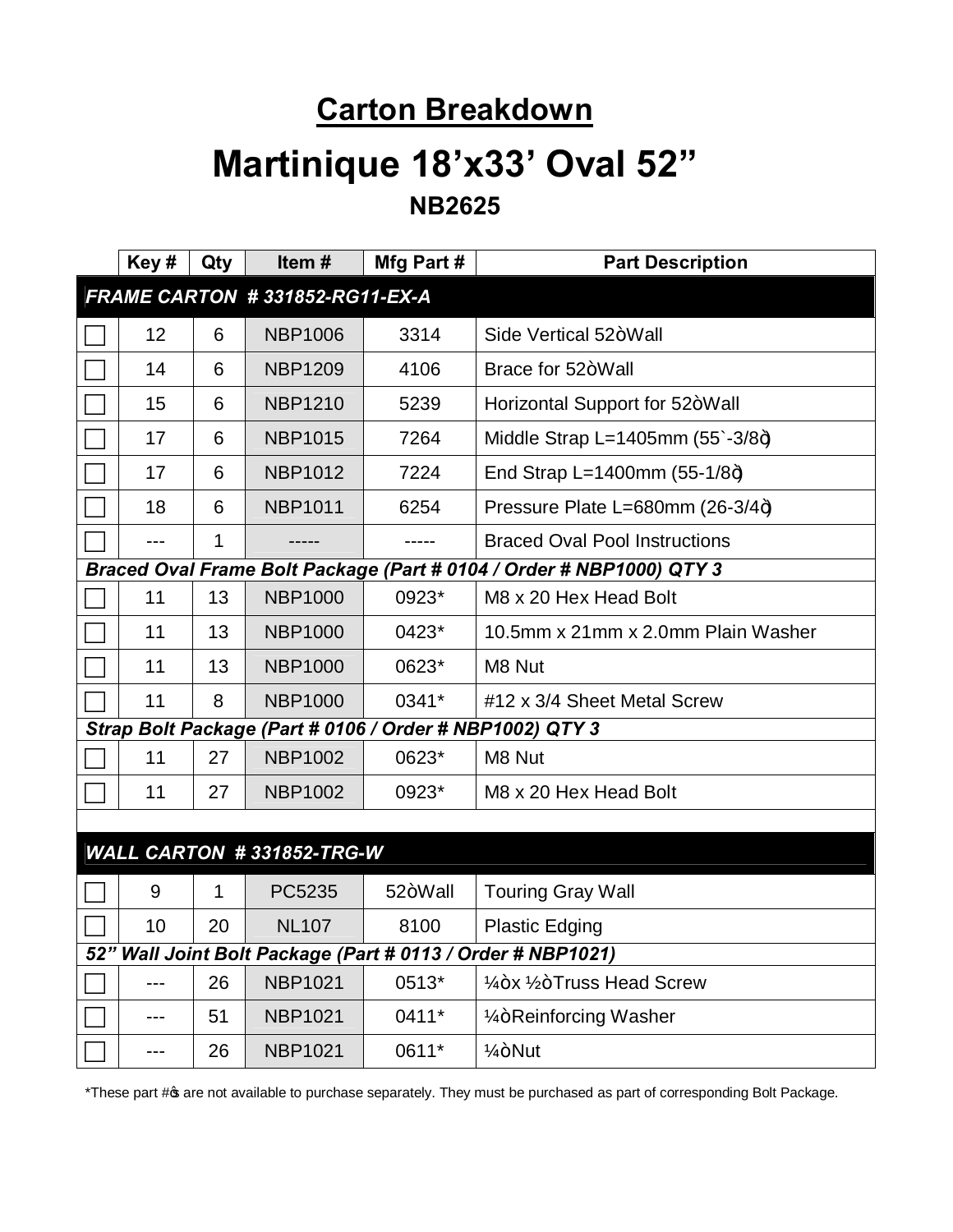# **Martinique 18'x33' Oval 52"**

**NB2625**